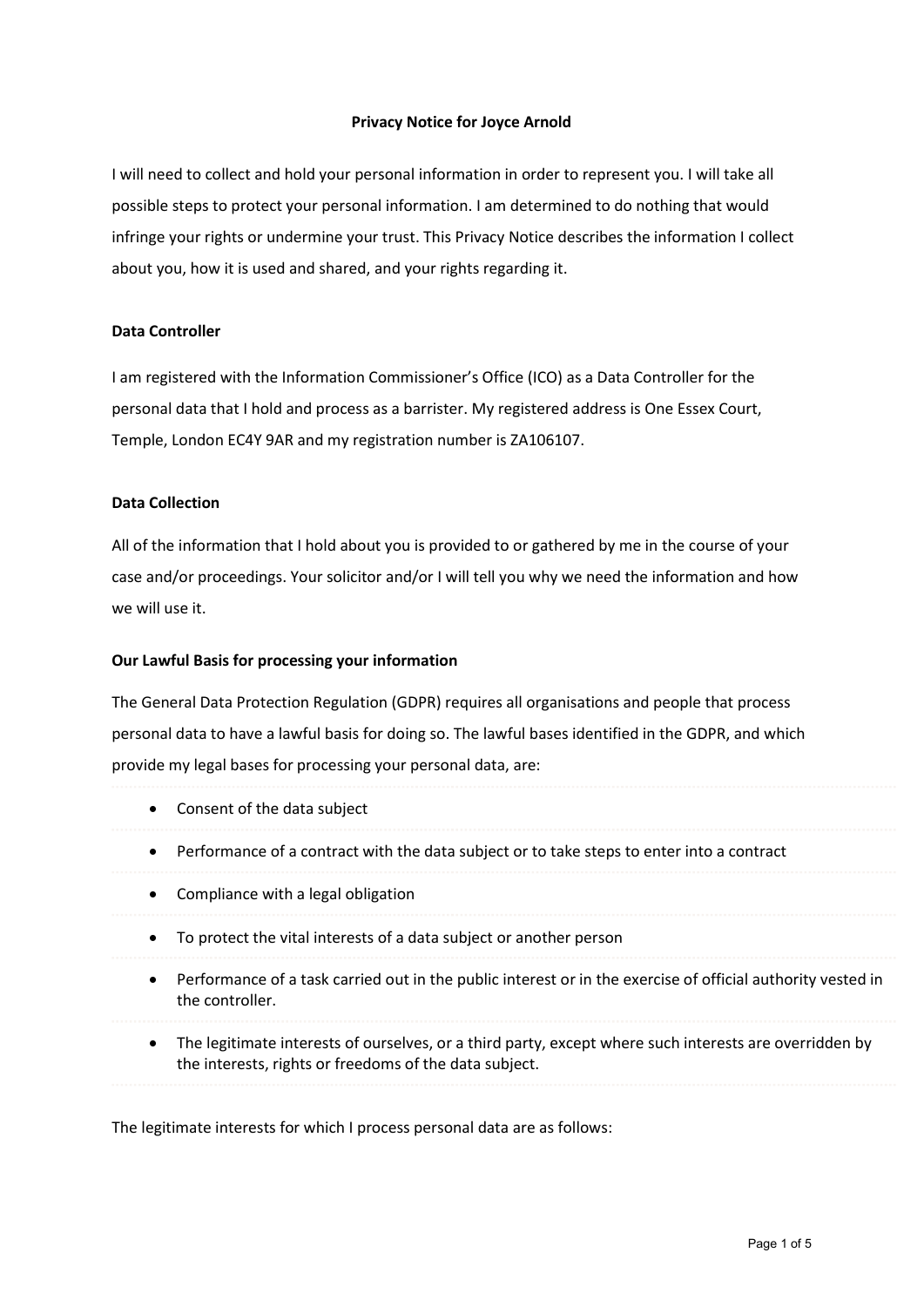- Where the data subject is a client or in the service of the controller;
- Transmission within a group of undertakings for internal administrative purposes;
- Processing necessary to ensure network and information security, including preventing unauthorised access;
- Processing for direct marketing purposes, or to prevent fraud; and
- Reporting possible criminal acts or threats to public security.

# I use your information to:

- **Provide legal advice and representation**
- **Assist in training pupils and mini-pupils**
- **Investigate and address your concerns**
- Communicate with you about news, updates and events
- Investigate or address legal proceedings relating to your use of my services/products, or as otherwise allowed by applicable law
- **Make statutory returns as required by HMRC**

I do not use automated decision-making in the processing of your personal data.

I collect and process both personal data and special categories of personal data as defined in the GDPR. This includes:

## Client data

- Name;
- **Email:**
- Phone number;
- **Address:**
- **Payment or bank details;**
- Date of birth;
- **Location details;**
- **Device IP address:**
- **Financial information;**
- **•** Criminal Records

## I may share your personal data with:

Instructing solicitors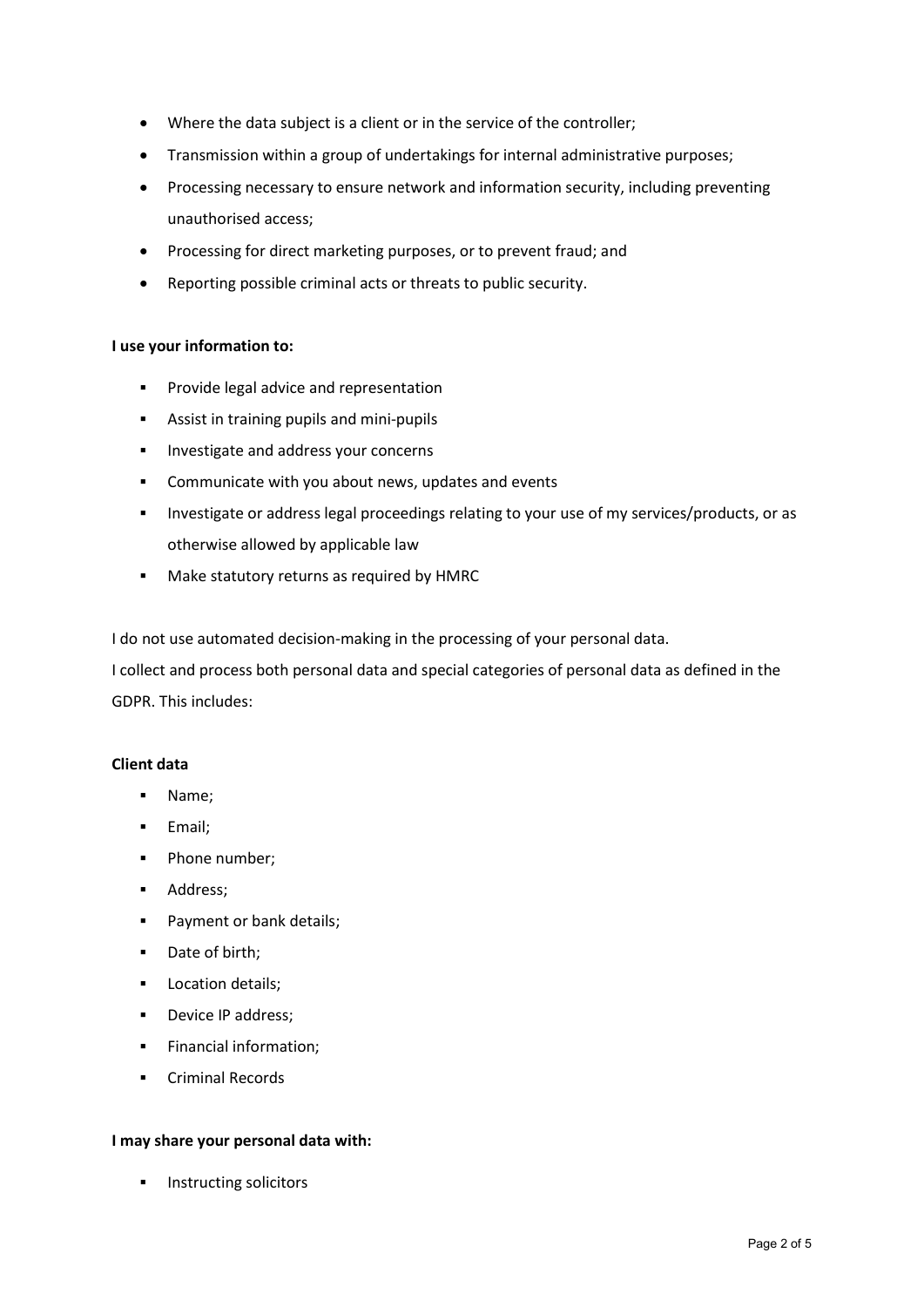- Court or tribunals, for the purposes of conducting or resolving a case;
- **Pupil or mini pupil, under my training**
- Opposing Counsel, for the purposes of resolving the case
- My Chambers management and staff who provide administrative services
- My regulator or legal advisors in the event of a dispute or other legal matter
- Law enforcement officials, government authorities, or other third parties to meet our legal obligations
- Any other party where I ask you and you consent to the sharing.

# Transfers to third countries and international organisations

The GDPR imposes restrictions on the transfer of personal data outside the European Union (EEA), to third countries or international organisations.

These restrictions are in place to ensure that the level of protection of individuals afforded by the GDPR is not undermined.

Transfers may be made where the Commission has decided that a third country, a territory or one or more specific sectors in the third country, or an international organisation ensures an adequate level of protection.

The GDPR provides derogations from the general prohibition on transfers of personal data outside the EU for certain specific situations. A transfer, or set of transfers, may be made where the transfer is:

- made with the individual's informed consent;
- necessary for the performance of a contract between the individual and the organisation or for pre-contractual steps taken at the individual's request;
- necessary for the performance of a contract made in the interests of the individual between the controller and another person;
- necessary for important reasons of public interest;
- necessary for the establishment, exercise or defence of legal claims;
- necessary to protect the vital interests of the data subject or other persons, where the data subject is physically or legally incapable of giving consent; or
- made from a register which under UK or EU law is intended to provide information to the public (and which is open to consultation by either the public in general or those able to show a legitimate interest in inspecting the register).

The first three derogations are not available for the activities of public authorities in the exercise of their public powers.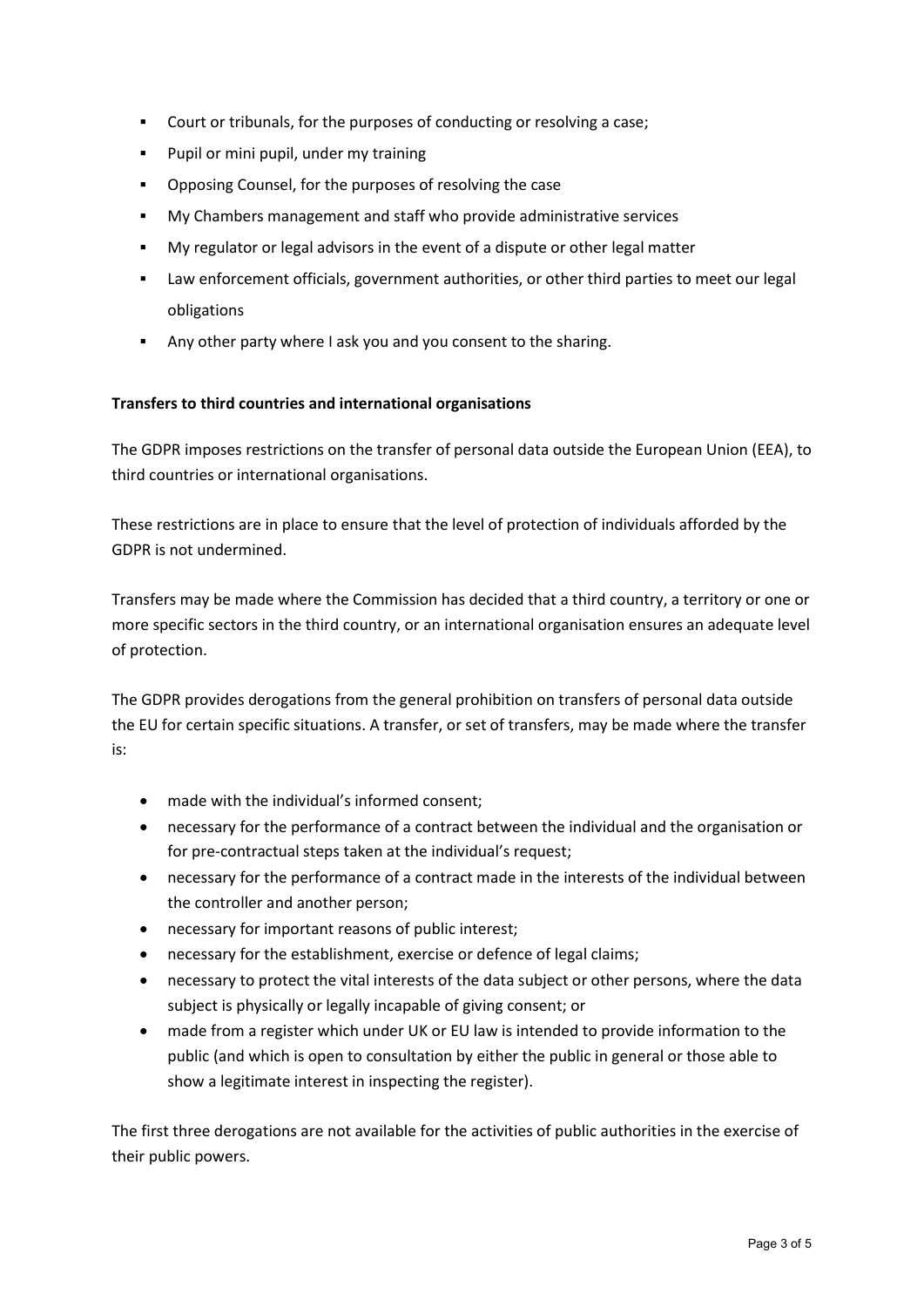I retain your personal data while you remain a client unless you ask me to delete it. My Retention and Disposal Policy (copy available on request) details how long I hold data for and how I dispose of it when it no longer needs to be held. I will delete or anonymise your information at your request unless:

- There is an unresolved issue, such as claim or dispute;
- I am legally required not to; or
- There are overriding legitimate business interests, including but not limited to fraud prevention and protecting customers' safety and security.

## Your Rights

The General Data Protection Regulation gives you specific rights around your personal data. For example, you have to be informed about the information I hold and what I use it for, you can ask for a copy of the personal information I hold about you, you can ask us to correct any inaccuracies with the personal data I hold, you can ask us to stop sending you direct mail, or emails, or in some circumstances ask us to stop processing your details. Finally, if I do something irregular or improper with your personal data you can seek compensation for any distress you are caused or loss you have incurred. You can find out more information from the ICO's website https://ico.org.uk/make-acomplaint/your-personal-information-concerns/ and this is the organisation that you can complain to if you are unhappy with how I dealt with you.

#### Accessing and Correcting Your Information

You may request access to, correction of, or a copy of your information by contacting me at jarnold@oeclaw.co.uk and/or One Essex Court, Temple, London EC4Y 9AR.

#### Marketing Opt-Outs

You may opt out of receiving emails and other messages from my Chambers by following the instructions in those messages.

#### Cookies

Cookies are small text files that are stored on your browser or device by websites, apps, online media, and advertisements. One Essex Court's website use cookies to:

- Validate users
- Remember user preferences and settings